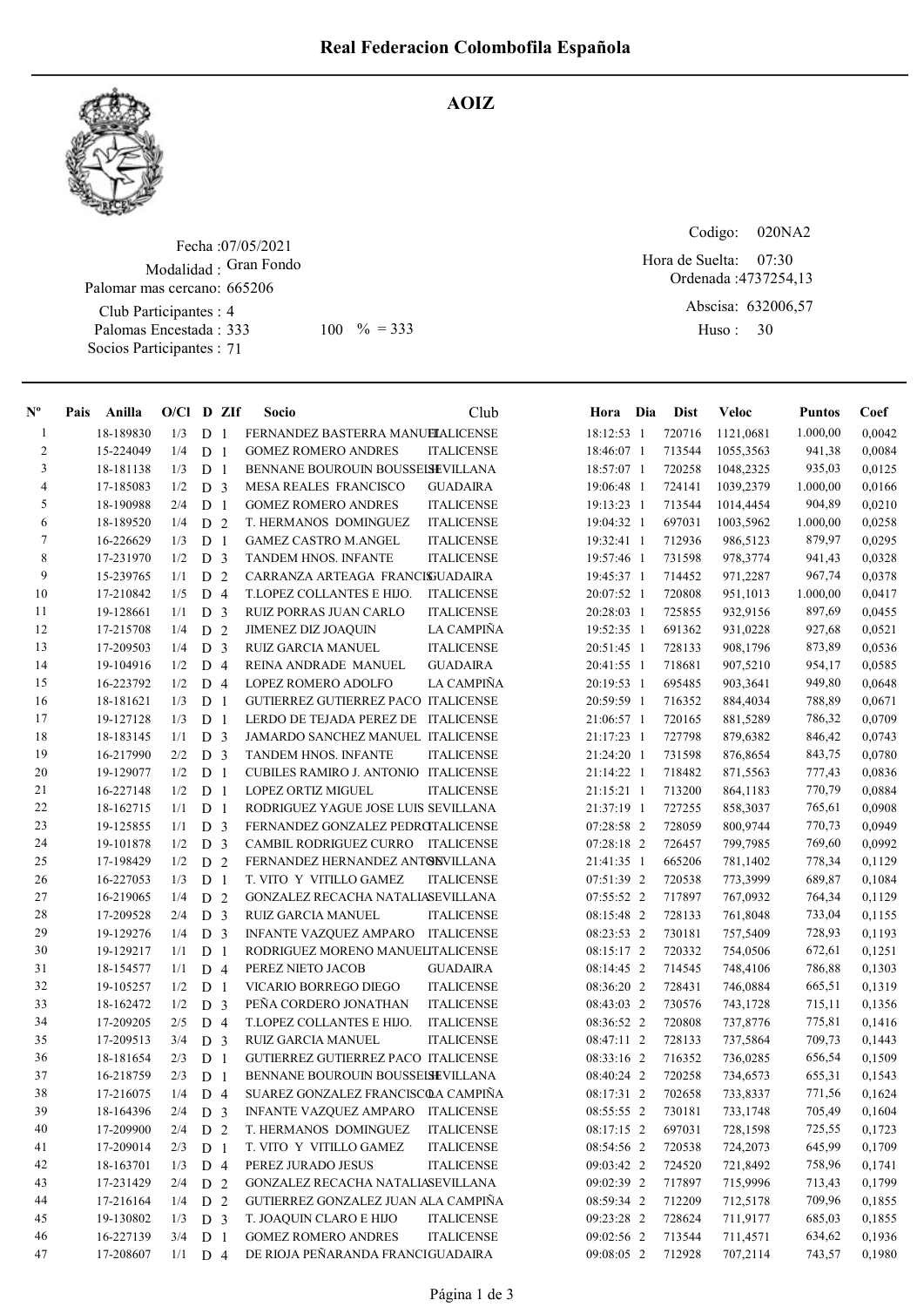|                           | AOIZ 020NA215 07/05/2021 |              |                                  |                |                                                                         |                          |                  |                      |                  |                  |
|---------------------------|--------------------------|--------------|----------------------------------|----------------|-------------------------------------------------------------------------|--------------------------|------------------|----------------------|------------------|------------------|
| $\mathbf{N}^{\mathbf{o}}$ | Pais<br>Anilla           | $O/Cl$ D ZIf |                                  |                | Club<br>Socio                                                           | Hora Dia                 | Dist             | <b>Veloc</b>         | <b>Puntos</b>    | Coef             |
| 48                        | 19-138200                | 1/3          | D <sub>4</sub>                   |                | FERNANDEZ RODRIGUEZ JOSE LA CAMPIÑA                                     | 08:56:02 2               | 703059           | 705,8589             | 742,14           | 0,2050           |
| 49                        | 18-189802                | 2/3          | D <sub>1</sub>                   |                | FERNANDEZ BASTERRA MANUELALICENSE                                       | 09:30:38 2               | 720716           | 699,2943             | 623,77           | 0,2042           |
| 50                        | 16-227602                | 2/3          | D <sub>1</sub>                   |                | <b>GAMEZ CASTRO M.ANGEL</b><br><b>ITALICENSE</b>                        | 09:23:16 2               | 712936           | 696,7255             | 621,48           | 0,2106           |
| 51                        | 19-105885                | 1/3          | D <sub>4</sub>                   |                | RAYA GUIRADO JOSE MANUE GUADAIRA                                        | 09:27:58 2               | 713255           | 693,8503             | 729,52           | 0,2147           |
| 52                        | 19-105472                | 2/3          | D <sub>4</sub>                   |                | RAYA GUIRADO JOSE MANUE GUADAIRA                                        | 09:33:09 2               | 713255           | 690,3693             | 725,86           | 0,2189           |
| 53                        | 17-255234                | 3/4          | D <sub>2</sub>                   |                | GONZALEZ RECACHA NATALIASEVILLANA                                       | 09:41:53 2               | 717897           | 689,0378             | 686,56           | 0,2217           |
| 54                        | 17-209236                | 3/5          | D <sub>4</sub>                   |                | T.LOPEZ COLLANTES E HIJO.<br><b>ITALICENSE</b>                          | 09:49:21 2               | 720808           | 686,9090             | 722,22           | 0,2250           |
| 55                        | 17-209558                | 4/4          |                                  | 3              | <b>RUIZ GARCIA MANUEL</b><br><b>ITALICENSE</b>                          | 10:09:29 2               | 728133           | 680,8269             | 655,12           | 0,2268           |
| 56                        | 17-215549                | 1/3          | D <sub>4</sub>                   |                | GUISADO CONEJERO MANUEL LA CAMPIÑA                                      | 09:34:12 2               | 703018           | 679,7699             | 714,71           | 0,2392           |
| 57                        | 16-229334                | 2/4          | D <sub>2</sub>                   |                | GUTIERREZ GONZALEZ JUAN ALA CAMPIÑA                                     | 09:47:45 2               | 712209           | 679,7509             | 677,31           | 0,2403           |
| 58<br>59                  | 17-215631                | 1/1<br>4/4   | D <sub>4</sub>                   |                | VICENTE ROMERO FRANCISCOLA CAMPIÑA                                      | 09:29:40 2<br>09:58:36 2 | 699876           | 679,7112             | 714,65           | 0,2489           |
| 60                        | 17-231499<br>18-192397   | 1/1          | D <sub>4</sub>                   | $\overline{c}$ | GONZALEZ RECACHA NATALIASEVILLANA<br>JURADO CHIA ANTONIO<br>LA CAMPIÑA  | 09:13:06 2               | 717897<br>682608 | 678,1570<br>673,7815 | 675,72<br>708,42 | 0,2468<br>0,2640 |
| 61                        | 18-189541                | 4/5          |                                  | $\overline{4}$ | T.LOPEZ COLLANTES E HIJO.<br><b>ITALICENSE</b>                          | 10:10:14 2               | 720808           | 673,5055             | 708,13           | 0,2541           |
| 62                        | 18-189527                | 3/4          | D <sub>2</sub>                   |                | T. HERMANOS DOMINGUEZ<br><b>ITALICENSE</b>                              | 09:37:44 2               | 697031           | 671,6860             | 669,27           | 0,2671           |
| 63                        | 14-311756                | 2/2          | D <sub>3</sub>                   |                | PEÑA CORDERO JONATHAN<br><b>ITALICENSE</b>                              | 10:34:03 2               | 730576           | 667,7720             | 642,55           | 0,2590           |
| 64                        | 19-128498                | 5/5          |                                  | $\overline{4}$ | T.LOPEZ COLLANTES E HIJO.<br>ITALICENSE                                 | 10:22:22 2               | 720808           | 665,9555             | 700,19           | 0,2666           |
| 65                        | 18-190363                | 1/3          | D <sub>4</sub>                   |                | DOMINGUEZ JIMENEZ JUAN PEITALICENSE                                     | 10:33:16 2               | 720737           | 659,2509             | 693,14           | 0,2708           |
| 66                        | 18-169315                | 1/1          | D <sub>3</sub>                   |                | STRUNGA COSMIN Y GEORGE ITALICENSE                                      | 11:06:09 2               | 737471           | 654,8604             | 630,13           | 0,2688           |
| 67                        | 17-212013                | 3/3          | D <sub>1</sub>                   |                | BENNANE BOUROUIN BOUSSEISEVILLANA                                       | 10:42:10 2               | 720258           | 653,4928             | 582,91           | 0,2793           |
| 68                        | 18-189030                | 2/2          | D <sub>1</sub>                   |                | LOPEZ ORTIZ MIGUEL<br><b>ITALICENSE</b>                                 | 10:35:15 2               | 713200           | 651,1755             | 580,85           | 0,2863           |
| 69                        | 17-185832                | 2/4          | D <sub>2</sub>                   |                | JIMENEZ DIZ JOAQUIN<br>LA CAMPIÑA                                       | 10:02:39 2               | 691362           | 650,6018             | 648,27           | 0,2997           |
| 70                        | 19-129760                | 1/3          | D <sub>4</sub>                   |                | DAVALOS LOZANO JOSE<br><b>ITALICENSE</b>                                | 10:51:39 2               | 721607           | 649,1315             | 682,50           | 0,2913           |
| 71                        | 16-222410                | 1/1          | D <sub>4</sub>                   |                | ROBLEDO CID JORGE<br><b>GUADAIRA</b>                                    | 10:53:02 2               | 722179           | 648,8386             | 682,19           | 0,2952           |
| 72                        | 18-198515                | 1/1          | D <sub>4</sub>                   |                | CASAU SANCHEZ JOSE<br>LA CAMPIÑA                                        | 10:26:20 2               | 702797           | 646,9442             | 680,20           | 0,3077           |
| 73                        | 17-209755                | 3/3          | D <sub>1</sub>                   |                | <b>GAMEZ CASTRO M.ANGEL</b><br><b>ITALICENSE</b>                        | 10:43:27 2               | 712936           | 646,0972             | 576,32           | 0,3075           |
| 74                        | 19-105101                | 2/2          | D <sub>3</sub>                   |                | MESA REALES FRANCISCO<br><b>GUADAIRA</b>                                | 11:03:52 2               | 724141           | 644,3300             | 620,00           | 0,3069           |
| 75                        | 19-127154                | 2/3          | D <sub>1</sub>                   |                | LERDO DE TEJADA PEREZ DE ITALICENSE                                     | 11:00:15 2               | 720165           | 642,8610             | 573,43           | 0,3127           |
| 76                        | 16-244974                | 1/2          | D <sub>4</sub>                   |                | FERNANDEZ HIDALGO J. CARMGUADAIRA                                       | 10:54:35 2               | 712228           | 639,0083             | 671,86           | 0,3204           |
| 77                        | 15-220232                | 2/3          | D <sub>3</sub>                   |                | T. JOAQUIN CLARO E HIJO<br><b>ITALICENSE</b>                            | 11:20:34 2               | 728624           | 638,8263             | 614,70           | 0,3174           |
| 78                        | 18-198116                | 2/3          | D <sub>4</sub>                   |                | FERNANDEZ RODRIGUEZ JOSE LA CAMPIÑA                                     | 10:42:23 2               | 703059           | 637,7627             | 670,55           | 0,3332           |
| 79                        | 20-102545                | 1/1          | D <sub>1</sub>                   |                | YUPI SOCORRO SANTOS CARMBEVILLANA                                       | 11:18:27 2               | 722643           | 634,7604             | 566,21           | 0,3283           |
| 80                        | 18-153508                | 2/2          | D <sub>4</sub>                   |                | FERNANDEZ HIDALGO J. CARMGUADAIRA                                       | 11:02:35 2               | 712228           | 634,4545             | 667,07           | 0,3373           |
| 81<br>82                  | 18-198783<br>17-208853   | 3/4<br>1/1   | D <sub>2</sub><br>D <sub>4</sub> |                | GUTIERREZ GONZALEZ JUAN ALA CAMPIÑA<br><b>LOPEZ RICO FCO JAVIER</b>     | 11:04:19 2<br>11:08:22 2 | 712209           | 633,4594<br>630,9589 | 631,18           | 0,3415<br>0,3459 |
| 83                        | 18-199186                | 1/1          | D <sub>4</sub>                   |                | <b>GUADAIRA</b><br>SANABRIA VEGA RAFAEL<br><b>GUADAIRA</b>              | 11:12:05 2               | 711953<br>712231 | 629,1330             | 663,39<br>661,47 | 0,3500           |
| 84                        | 17-210317                | 2/3          | D <sub>4</sub>                   |                | DOMINGUEZ JIMENEZ JUAN PEITALICENSE                                     | 11:30:26 2               | 720737           | 626,4918             | 658,70           | 0,3500           |
| 85                        | 18-197733                | 2/3          | D <sub>4</sub>                   |                | GUISADO CONEJERO MANUEL LA CAMPIÑA                                      | 11:09:13 2               | 703018           | 622,5714             | 654,57           | 0,3631           |
| 86                        | 17-204305                | 1/1          | D <sub>1</sub>                   |                | FERNANDEZ CALVO J. CARLOSGUADAIRA                                       | 11:53:05 2               | 726673           | 619,4556             | 552,55           | 0,3554           |
| 87                        | 19-101893                | 2/2          | D <sub>3</sub>                   |                | CAMBIL RODRIGUEZ CURRO<br>ITALICENSE                                    | 12:01:04 2               | 726457           | 615,0855             | 591,86           | 0,3596           |
| 88                        | 18-154190                | 2/2          | D <sub>4</sub>                   |                | REINA ANDRADE MANUEL<br><b>GUADAIRA</b>                                 | 11:55:40 2               | 718681           | 611,2966             | 642,72           | 0,3677           |
| 89                        | 18-163693                | 2/3          | D <sub>4</sub>                   |                | <b>ITALICENSE</b><br>PEREZ JURADO JESUS                                 | 12:05:20 2               | 724520           | 611,2373             | 642,66           | 0,3689           |
| 90                        | 18-198147                | 3/4          | D <sub>2</sub>                   |                | LA CAMPIÑA<br>JIMENEZ DIZ JOAQUIN                                       | 11:15:16 2               | 691362           | 608,9864             | 606,80           | 0,3909           |
| 91                        | 16-227257                | 4/4          |                                  | 1              | <b>GOMEZ ROMERO ANDRES</b><br><b>ITALICENSE</b>                         | 11:52:30 2               | 713544           | 608,5663             | 542,84           | 0,3830           |
| 92                        | 19-138517                | 1/1          | D <sub>2</sub>                   |                | CASADO VEGA JUAN MANUE LA CAMPIÑA                                       | 11:37:30 2               | 703138           | 607,4626             | 605,28           | 0,3929           |
| 93                        | 17-215536                | 3/3          | D <sub>4</sub>                   |                | GUISADO CONEJERO MANUEL LA CAMPIÑA                                      | 11:42:38 2               | 703018           | 604,6773             | 635,76           | 0,3973           |
| 94                        | 19-129268                | 3/4          | D <sub>3</sub>                   |                | INFANTE VAZQUEZ AMPARO ITALICENSE                                       | 12:32:00 2               | 730181           | 602,4596             | 579,71           | 0,3866           |
| 95                        | 19-127065                | 1/3          | D <sub>1</sub>                   |                | ARENAS GUTIERREZ MIGUEL ITALICENSE                                      | 12:27:17 2               | 709716           | 587,8620             | 524,37           | 0,4020           |
| 96                        | 18-189175                | 2/3          | D <sub>1</sub>                   |                | ARENAS GUTIERREZ MIGUEL ITALICENSE                                      | 12:28:14 2               | 709716           | 587,3998             | 523,96           | 0,4062           |
| 97                        | 19-138173                | 3/3          | D <sub>4</sub>                   |                | FERNANDEZ RODRIGUEZ JOSE LA CAMPIÑA                                     | 12:26:30 2               | 703059           | 582,7261             | 612,68           | 0,4143           |
| 98                        | 20-106366                | 3/3          | D <sub>1</sub>                   |                | GUTIERREZ GUTIERREZ PACO ITALICENSE                                     | 12:59:43 2               | 716352           | 577,8353             | 515,43           | 0,4108           |
| 99<br>100                 | 17-231667<br>18-198022   | 1/3<br>2/4   | D <sub>3</sub><br>D <sub>4</sub> |                | INFANTE MARQUEZ MIGUEL ITALICENSE<br>SUAREZ GONZALEZ FRANCISCOA CAMPIÑA | 13:40:21 2<br>12:52:35 2 | 730181<br>702658 | 570,2980<br>570,0694 | 548,76           | 0,4072           |
| 101                       | 19-138792                | 1/1          | D <sub>4</sub>                   |                | LEON RODRIGUEZ JUAN CARLOLA CAMPIÑA                                     | 13:12:37 2               | 702855           | 561,1094             | 599,37<br>589,95 | 0,4274<br>0,4315 |
| 102                       | 17-215735                | 4/4          |                                  | $\overline{c}$ | <b>JIMENEZ DIZ JOAQUIN</b><br>LA CAMPIÑA                                | 12:57:17 2               | 691362           | 558,7742             | 556,77           | 0,4430           |
| 103                       | 17-216048                | 3/4          | D <sub>4</sub>                   |                | SUAREZ GONZALEZ FRANCISCOA CAMPIÑA                                      | 13:21:51 2               | 702658           | 556,8475             | 585,47           | 0,4402           |
| 104                       | 20-101583                | 1/1          | D <sub>1</sub>                   |                | PALOMINO GALLEGO FELIPE SEVILLANA                                       | 13:34:47 2               | 696708           | 546,5305             | 487,50           | 0,4483           |
| 105                       | 19-127901                | 3/3          | D <sub>1</sub>                   |                | FERNANDEZ BASTERRA MANUELALICENSE                                       | 14:27:16 2               | 720716           | 543,0077             | 484,36           | 0,4375           |
| 106                       | 16-266448                | 2/2          | D <sub>2</sub>                   |                | FERNANDEZ HERNANDEZ ANTONVILLANA                                        | 12:45:36 2               | 665206           | 542,7595             | 540,81           | 0,4785           |
| 107                       | 18-164798                | 4/4          |                                  | 3              | INFANTE VAZQUEZ AMPARO ITALICENSE                                       | 15:22:24 2               | 730181           | 528,1981             | 508,25           | 0,4401           |
| 108                       | 19-9200243               | 1/1          | D <sub>4</sub>                   |                | <b>GUADAIRA</b><br>TORO FERNANDEZ MANUEL                                | 15:13:36 2               | 721890           | 525,5460             | 552,56           | 0,4493           |
| 109                       | 18-163545                | 2/3          | D <sub>3</sub>                   |                | <b>ITALICENSE</b><br><b>INFANTE MARQUEZ MIGUEL</b>                      | 16:13:18 2               | 730181           | 509,4405             | 490,20           | 0,4483           |
| 110                       | 18-163934                | 1/1          | D 4                              |                | ALBA PEREZ MANUEL<br><b>SEVILLANA</b>                                   | 15:52:14 2               | 712970           | 504,8528             | 530,80           | 0,4633           |
| 111                       | 18-163507                | 3/3          | D <sub>3</sub>                   |                | INFANTE MARQUEZ MIGUEL ITALICENSE                                       | 16:29:43 2               | 730181           | 503,6715             | 484,65           | 0,4565           |
| 112                       | 18-190595                | 1/1          | D <sub>1</sub>                   |                | RODRIGUEZ CAMPANO J. ANTOTALICENSE                                      | 16:28:16 2               | 719057           | 496,4949             | 442,87           | 0,4677           |
| 113                       | 18-163739                | 3/3          | D <sub>4</sub>                   |                | PEREZ JURADO JESUS<br><b>ITALICENSE</b>                                 | 16:50:37 2               | 724520           | 492,6641             | 517,99           | 0,4684           |
| 114                       | 18-197882                | $1/1$ D 4    |                                  |                | REGADERA JURADO ANTONIO LA CAMPIÑA                                      | 15:30:17 2               | 683635           | 491,7235             | 517,00           | 0,5008           |